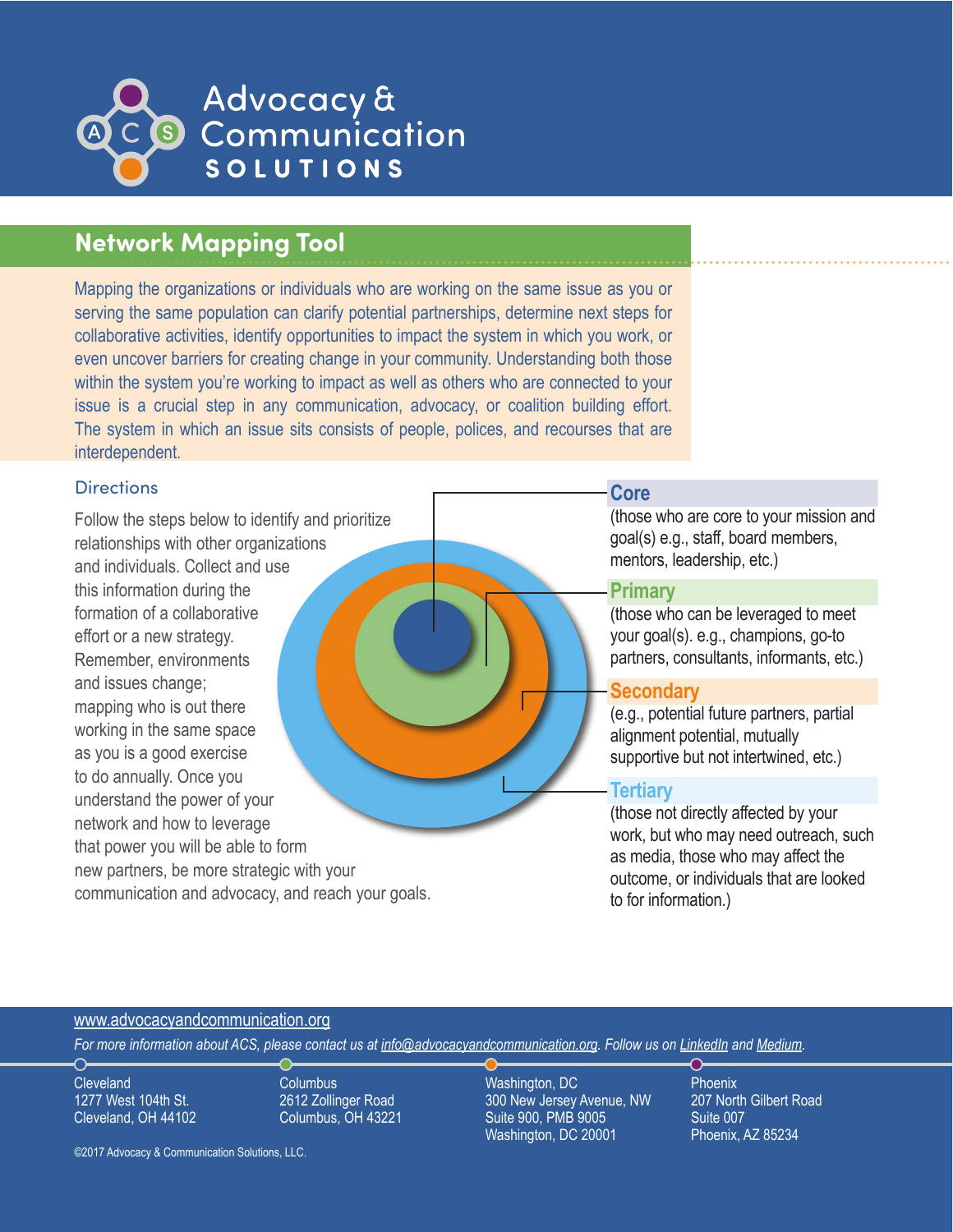#### **Determine Your Issue Step 1:**

### **Answer the following questions about your issue:**

**1.** What issue(s) do you want to map? Your organization may work on several issues. Identify which one or two you are mapping in this exercise. Or, you may want to increase awareness for your organization. To help identify the issue(s), think about your organization's mission, who it serves, and your organization's priorities.

**2.** What policies and procedures need to change to accomplish your goal? Think through what they are, how they are connected, and the impact it will have on your issue.

**3.** What systems are related to your issue? Your organization and/or issue may interact with more than one system, depending on how broad or narrow the issue. Identify the one to three systems you want to consider to help focus on the most critical stakeholders. For example, if your organization seeks to increase early care and education quality, you may want to explore the early childhood and health & human services systems. If your organization is working to increase awareness about workforce needs about key industries in your area, you may want to explore the workforce development, higher education, and economic development systems.

**4.** What do you want to do with this information? It could be used to identify target audiences for communication, to identify partners in an advocacy strategy, or to proactively engage decision makers and influencers. Either way, this information will help you prioritize the agencies, organizations, and individuals in Step 3.



### **Network Relationship Map—Organizations and Individuals**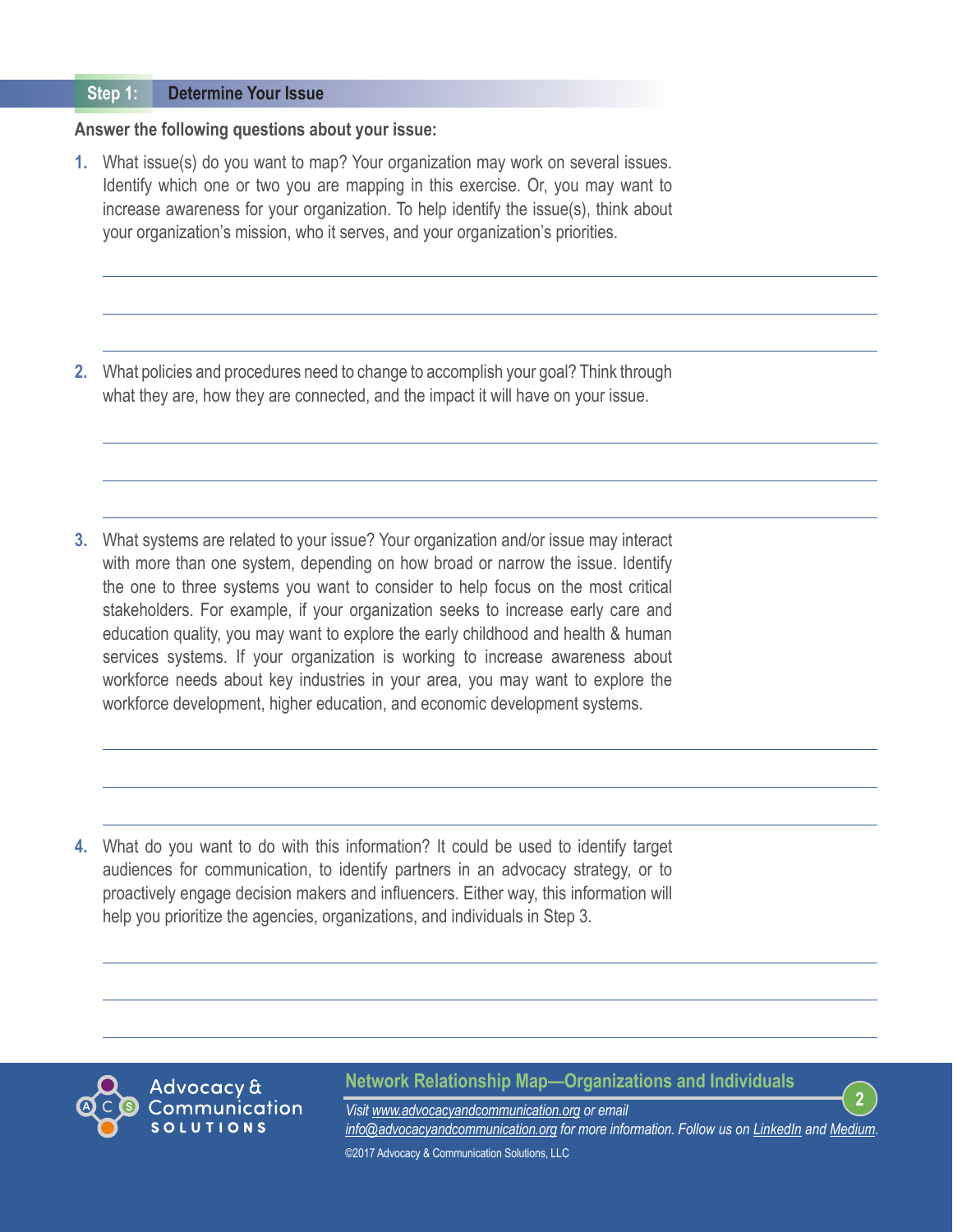#### **Brainstorm Your Network Step 2:**

Answer the following questions and identify agencies, organizations, or individuals to map the network of individuals associated with your issue or organization. Think broadly; you might not have relationships with each individual/organization listed, and that's okay! Then, think about who you know, or who has a relationship with each agency, organization, or individual. In Step 3, you will prioritize this list using the circle framework discussed on page one.

**1.** *Similar interests*—Who is currently working on the same issue as you? Perhaps they work in the same geographic area, or overlapping areas, or perhaps they focus on a different demographic. For example, if your organization focuses on increasing food security in a Detroit neighborhood, and another organization works to increase food security in the entire city of Detroit, and another organization focuses making sure homeless individuals have their basic needs met in Detroit, you would include both organizations.

**2.** *Funding*—Who influences the purse strings in your field? What resources are available to you? Are there public-private partnerships that you can leverage? Are there prominent individuals or organization dedicated to providing funding in your field or cause?



**Network Relationship Map—Organizations and Individuals**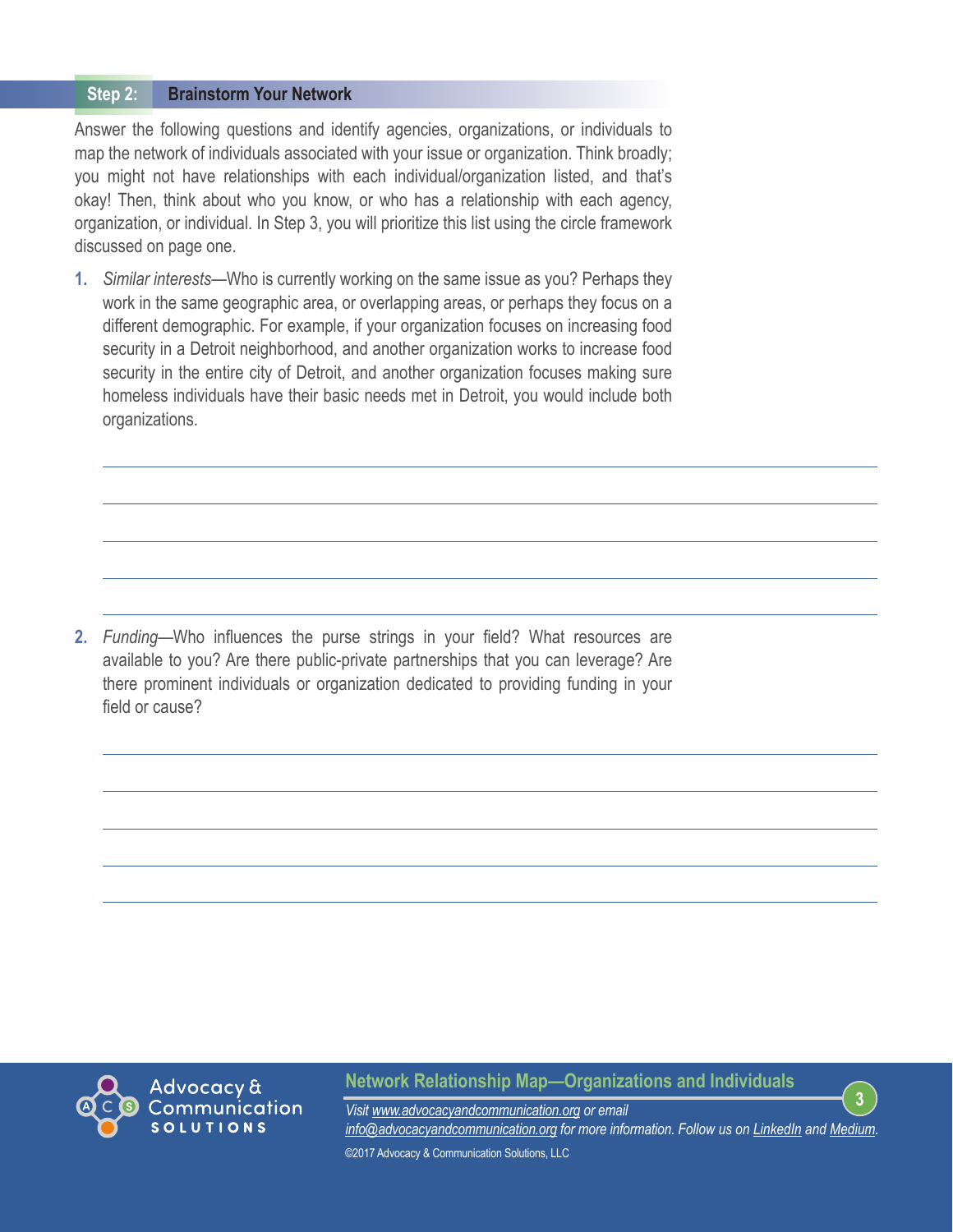**3.** *Decision making*—Who makes the rules for those working in your field or the issue you wish to address? Do those rules work in the interests of or against your ultimate goal? For example, if your work focuses on K-12 education, you may want to consider including decision makers such as administrative and elected officials in your list below. Remember to include your local school board; state and federal departments of education; as well as local, state, and federal elected officials.

**4.** *Influencers*—Who influences the policies and procedures relevant to your work? Are there individuals or organizations within or outside of your field that can apply strategic pressure in places of opportunity that can ultimately help you reach your goal? This could include allies of policymakers, funders, and the regulatory bodies of your field.

**5.** *Partners*—Who is currently or should be engaged as partners with your organization? They may have the same target audience or serve the same population as you, but have a different mission or be in a different field.



**Network Relationship Map—Organizations and Individuals**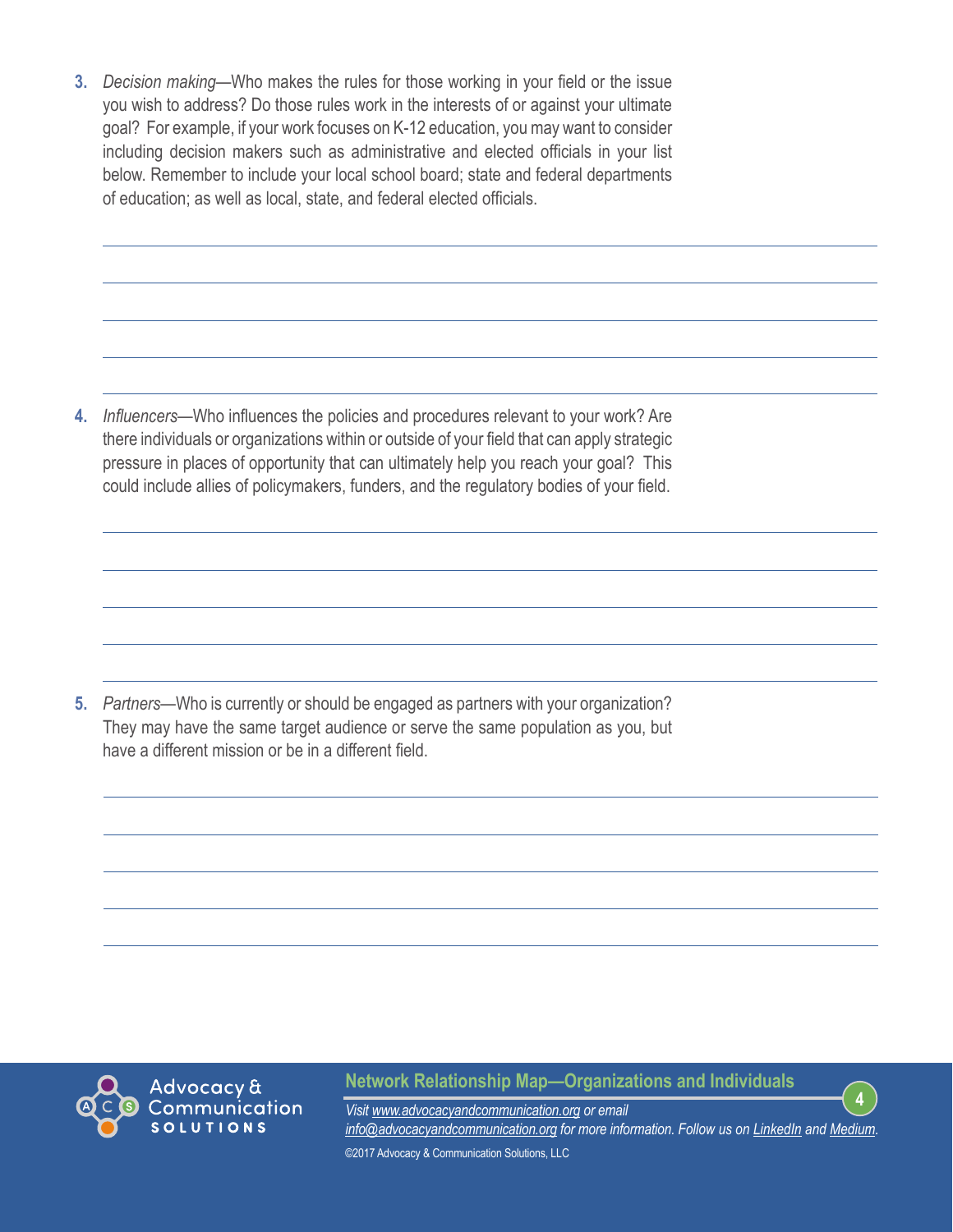| <b>Category</b>                                                                                                                                                                                                               | Who should be engaged?                                                                                                                                                                                                                                                                                                                                                                                                                                                                                                                                       | Why this individual or organization?<br>What will they do to help you achieve<br>your purpose in Step 1? |
|-------------------------------------------------------------------------------------------------------------------------------------------------------------------------------------------------------------------------------|--------------------------------------------------------------------------------------------------------------------------------------------------------------------------------------------------------------------------------------------------------------------------------------------------------------------------------------------------------------------------------------------------------------------------------------------------------------------------------------------------------------------------------------------------------------|----------------------------------------------------------------------------------------------------------|
| 1. Local, state or federal<br>government partners (include<br>department leadership, key<br>staff, and policymakers)                                                                                                          | 1. The contract of the contract of the contract of $\mathcal{L}_\mathcal{A}$<br>2.<br>$3.$ $\overline{\phantom{a}}$ $\overline{\phantom{a}}$ $\overline{\phantom{a}}$ $\overline{\phantom{a}}$ $\overline{\phantom{a}}$ $\overline{\phantom{a}}$ $\overline{\phantom{a}}$ $\overline{\phantom{a}}$ $\overline{\phantom{a}}$ $\overline{\phantom{a}}$ $\overline{\phantom{a}}$ $\overline{\phantom{a}}$ $\overline{\phantom{a}}$ $\overline{\phantom{a}}$ $\overline{\phantom{a}}$ $\overline{\phantom{a}}$ $\overline{\phantom{a}}$ $\overline{\phantom{a}}$ | 1. <u>Alexander State Communication</u><br>2.<br>$\overline{4}$ .                                        |
| 2. Non-profit partners                                                                                                                                                                                                        | 2.                                                                                                                                                                                                                                                                                                                                                                                                                                                                                                                                                           |                                                                                                          |
| 3. For-profit partners                                                                                                                                                                                                        | $\overline{\mathbf{3.}}$ . The contract of the contract of $\overline{\mathbf{3.}}$ . The contract of $\overline{\mathbf{3.}}$                                                                                                                                                                                                                                                                                                                                                                                                                               |                                                                                                          |
| 4. Business community (those<br>that may be affected by your<br>issue, those that have the ability<br>to influence policy or practice<br>related to your issue, or those<br>that have demonstrated interest<br>in your issue) |                                                                                                                                                                                                                                                                                                                                                                                                                                                                                                                                                              |                                                                                                          |
| 5. Research partners<br>(organizations that collect,<br>analyze, and/or provide access<br>to data and information for your<br>issue or effort)                                                                                | 2.<br>3.                                                                                                                                                                                                                                                                                                                                                                                                                                                                                                                                                     | 2.<br>3.                                                                                                 |
| 6. Education partners (early<br>childhood, postsecondary, or<br>$K-12$                                                                                                                                                        | 2.<br>3.                                                                                                                                                                                                                                                                                                                                                                                                                                                                                                                                                     | 2.<br>3.                                                                                                 |



# **Network Relationship Map—Organizations and Individuals**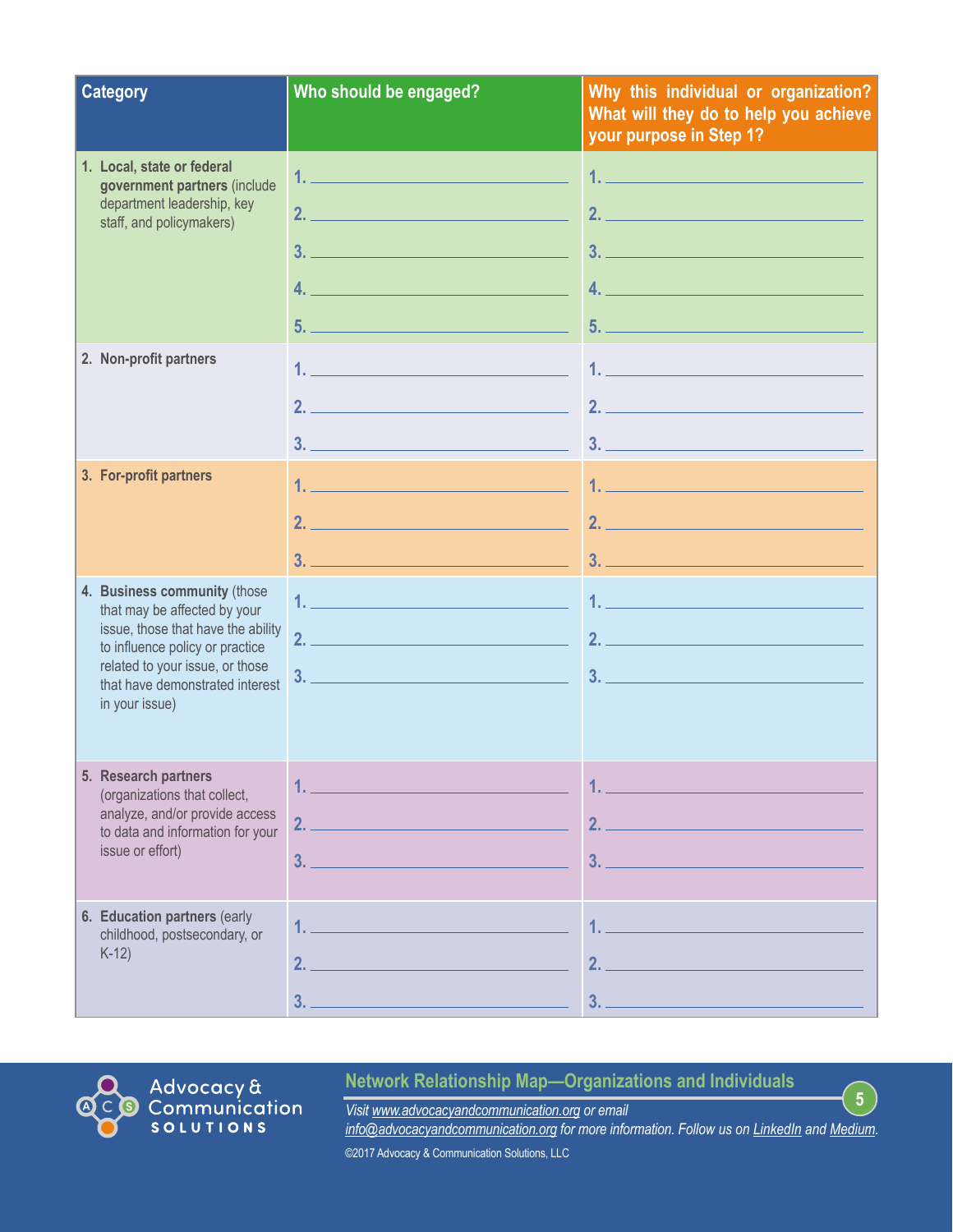| <b>Category</b>                                                                                                                                                                                                                                                         | Who should be engaged?                                                                                                                                                                                                                                                                                                                                                                                                                                                                                                                                                                                                                                                                                                                                                                                                                                                                                                                                                                                    | Why this individual or organization?<br>What will they do to help you achieve<br>your purpose in Step 1?                                                                                                                             |
|-------------------------------------------------------------------------------------------------------------------------------------------------------------------------------------------------------------------------------------------------------------------------|-----------------------------------------------------------------------------------------------------------------------------------------------------------------------------------------------------------------------------------------------------------------------------------------------------------------------------------------------------------------------------------------------------------------------------------------------------------------------------------------------------------------------------------------------------------------------------------------------------------------------------------------------------------------------------------------------------------------------------------------------------------------------------------------------------------------------------------------------------------------------------------------------------------------------------------------------------------------------------------------------------------|--------------------------------------------------------------------------------------------------------------------------------------------------------------------------------------------------------------------------------------|
| 7. Faith-based community                                                                                                                                                                                                                                                | $2.$ $\overline{\phantom{a}}$<br>$3.$ $\overline{\phantom{a}}$ $\overline{\phantom{a}}$ $\overline{\phantom{a}}$ $\overline{\phantom{a}}$ $\overline{\phantom{a}}$ $\overline{\phantom{a}}$ $\overline{\phantom{a}}$ $\overline{\phantom{a}}$ $\overline{\phantom{a}}$ $\overline{\phantom{a}}$ $\overline{\phantom{a}}$ $\overline{\phantom{a}}$ $\overline{\phantom{a}}$ $\overline{\phantom{a}}$ $\overline{\phantom{a}}$ $\overline{\phantom{a}}$ $\overline{\phantom{a}}$ $\overline{\phantom{a}}$                                                                                                                                                                                                                                                                                                                                                                                                                                                                                                   | <u>1. – Johann Johann Johann Johann Johann Johann Johann Johann Johann Johann Johann Johann Johann Johann Johann Johann Johann Johann Johann Johann Johann Johann Johann Johann Johann Johann Johann Johann Johann Johann Johann</u> |
| 8. Philanthropy                                                                                                                                                                                                                                                         | 2.                                                                                                                                                                                                                                                                                                                                                                                                                                                                                                                                                                                                                                                                                                                                                                                                                                                                                                                                                                                                        | 2.                                                                                                                                                                                                                                   |
| 9. Other organizations that<br>serve or represent those<br>affected by your work (For<br>example, hospitals, professional<br>associations, judicial system,<br>schools, etc.)                                                                                           | <u>1. – Johann Johann Johann Johann Johann Johann Johann Johann Johann Johann Johann Johann Johann Johann Johann Johann Johann Johann Johann Johann Johann Johann Johann Johann Johann Johann Johann Johann Johann Johann Johann</u>                                                                                                                                                                                                                                                                                                                                                                                                                                                                                                                                                                                                                                                                                                                                                                      |                                                                                                                                                                                                                                      |
| 10. Grasstop leaders in the<br>community (An individual in<br>a leadership position within a<br>community. These individuals<br>have a well-established<br>professional/political profile and<br>have the ability to influence<br>other decision makers and<br>policy.) | $1.$ $\overline{\phantom{a}}$ . The contract of the contract of $\overline{\phantom{a}}$ , $\overline{\phantom{a}}$ , $\overline{\phantom{a}}$ , $\overline{\phantom{a}}$ , $\overline{\phantom{a}}$ , $\overline{\phantom{a}}$ , $\overline{\phantom{a}}$ , $\overline{\phantom{a}}$ , $\overline{\phantom{a}}$ , $\overline{\phantom{a}}$ , $\overline{\phantom{a}}$ , $\overline{\phantom{a}}$ , $\$<br>$2.$ $\overline{\phantom{a}}$ $\overline{\phantom{a}}$ $\overline{\phantom{a}}$ $\overline{\phantom{a}}$ $\overline{\phantom{a}}$ $\overline{\phantom{a}}$ $\overline{\phantom{a}}$ $\overline{\phantom{a}}$ $\overline{\phantom{a}}$ $\overline{\phantom{a}}$ $\overline{\phantom{a}}$ $\overline{\phantom{a}}$ $\overline{\phantom{a}}$ $\overline{\phantom{a}}$ $\overline{\phantom{a}}$ $\overline{\phantom{a}}$ $\overline{\phantom{a}}$ $\overline{\phantom{a}}$<br><u> 3.  — Вилианский примечений (за продолжений союз в этим союз в этим союз в этим союз в этим союз в этим союз</u> | <u>1. ________________________</u>                                                                                                                                                                                                   |
| 11. Grassroots leaders in the<br>community (an individual or<br>community organization that<br>influences individuals through a<br>bottom up/organizing/campaign<br>approach with constituents or<br>those who are affected by an<br>issue.)                            |                                                                                                                                                                                                                                                                                                                                                                                                                                                                                                                                                                                                                                                                                                                                                                                                                                                                                                                                                                                                           | 2.                                                                                                                                                                                                                                   |
| 12. Other                                                                                                                                                                                                                                                               | 2.                                                                                                                                                                                                                                                                                                                                                                                                                                                                                                                                                                                                                                                                                                                                                                                                                                                                                                                                                                                                        | 2.                                                                                                                                                                                                                                   |

**Network Relationship Map—Organizations and Individuals**

Advocacy &<br>Communication<br>solutions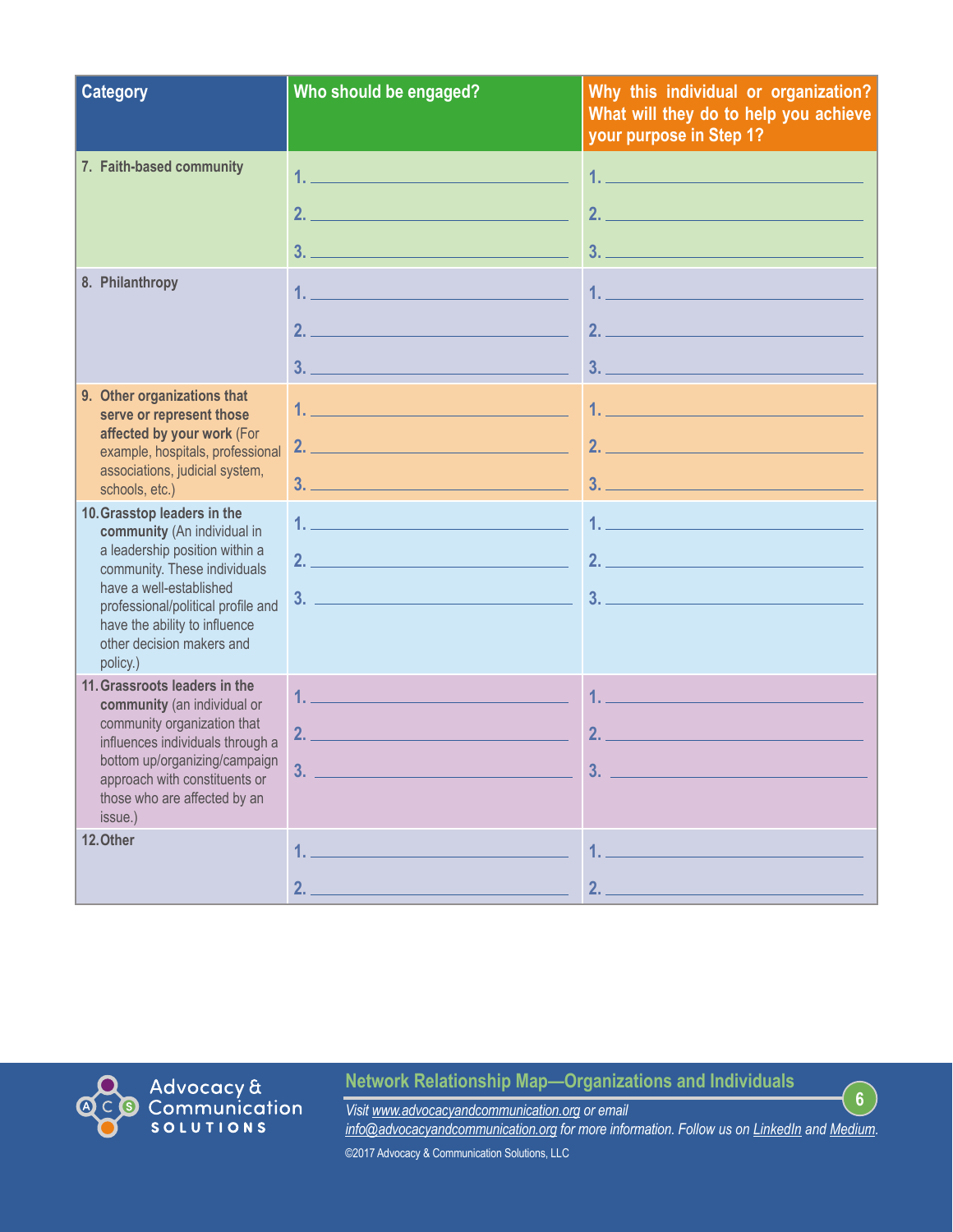#### **Categorize and Prioritize. Step 3:**

Use this table to classify the individuals and organizations identified in Step 2 according to their place in the core and primary circles of your network.

| Core (those who are core<br>to your mission and goal.<br>e.g., staff, board members,<br>mentors, leadership,<br>partners, etc.) Identify<br>individuals, if possible. | Who in your organization<br>or collaboration has a<br>relationship with this<br>individual/organization? | Primary (those who<br>are currently or can be<br>leveraged to meet your<br>goal. e.g., champions,<br>go-to partners, consultants,<br>informants, etc.) Identify<br>individuals, if possible. | Who in your organization<br>or collaboration has a<br>relationship with this<br>individual/organization? |
|-----------------------------------------------------------------------------------------------------------------------------------------------------------------------|----------------------------------------------------------------------------------------------------------|----------------------------------------------------------------------------------------------------------------------------------------------------------------------------------------------|----------------------------------------------------------------------------------------------------------|
|                                                                                                                                                                       |                                                                                                          |                                                                                                                                                                                              |                                                                                                          |
|                                                                                                                                                                       |                                                                                                          |                                                                                                                                                                                              |                                                                                                          |
|                                                                                                                                                                       |                                                                                                          |                                                                                                                                                                                              |                                                                                                          |
|                                                                                                                                                                       |                                                                                                          |                                                                                                                                                                                              |                                                                                                          |
|                                                                                                                                                                       |                                                                                                          |                                                                                                                                                                                              |                                                                                                          |
|                                                                                                                                                                       |                                                                                                          |                                                                                                                                                                                              |                                                                                                          |
|                                                                                                                                                                       |                                                                                                          |                                                                                                                                                                                              |                                                                                                          |
|                                                                                                                                                                       |                                                                                                          |                                                                                                                                                                                              |                                                                                                          |
|                                                                                                                                                                       |                                                                                                          |                                                                                                                                                                                              |                                                                                                          |
|                                                                                                                                                                       |                                                                                                          |                                                                                                                                                                                              |                                                                                                          |
|                                                                                                                                                                       |                                                                                                          |                                                                                                                                                                                              |                                                                                                          |
|                                                                                                                                                                       |                                                                                                          |                                                                                                                                                                                              |                                                                                                          |
|                                                                                                                                                                       |                                                                                                          |                                                                                                                                                                                              |                                                                                                          |
|                                                                                                                                                                       |                                                                                                          |                                                                                                                                                                                              |                                                                                                          |
|                                                                                                                                                                       |                                                                                                          |                                                                                                                                                                                              |                                                                                                          |
|                                                                                                                                                                       |                                                                                                          |                                                                                                                                                                                              |                                                                                                          |
|                                                                                                                                                                       |                                                                                                          |                                                                                                                                                                                              |                                                                                                          |
|                                                                                                                                                                       |                                                                                                          |                                                                                                                                                                                              |                                                                                                          |
|                                                                                                                                                                       |                                                                                                          |                                                                                                                                                                                              |                                                                                                          |
|                                                                                                                                                                       |                                                                                                          |                                                                                                                                                                                              |                                                                                                          |
|                                                                                                                                                                       |                                                                                                          |                                                                                                                                                                                              |                                                                                                          |
|                                                                                                                                                                       |                                                                                                          |                                                                                                                                                                                              |                                                                                                          |
|                                                                                                                                                                       |                                                                                                          |                                                                                                                                                                                              |                                                                                                          |
|                                                                                                                                                                       |                                                                                                          |                                                                                                                                                                                              |                                                                                                          |
|                                                                                                                                                                       |                                                                                                          |                                                                                                                                                                                              |                                                                                                          |
|                                                                                                                                                                       |                                                                                                          |                                                                                                                                                                                              |                                                                                                          |



# **Network Relationship Map—Organizations and Individuals**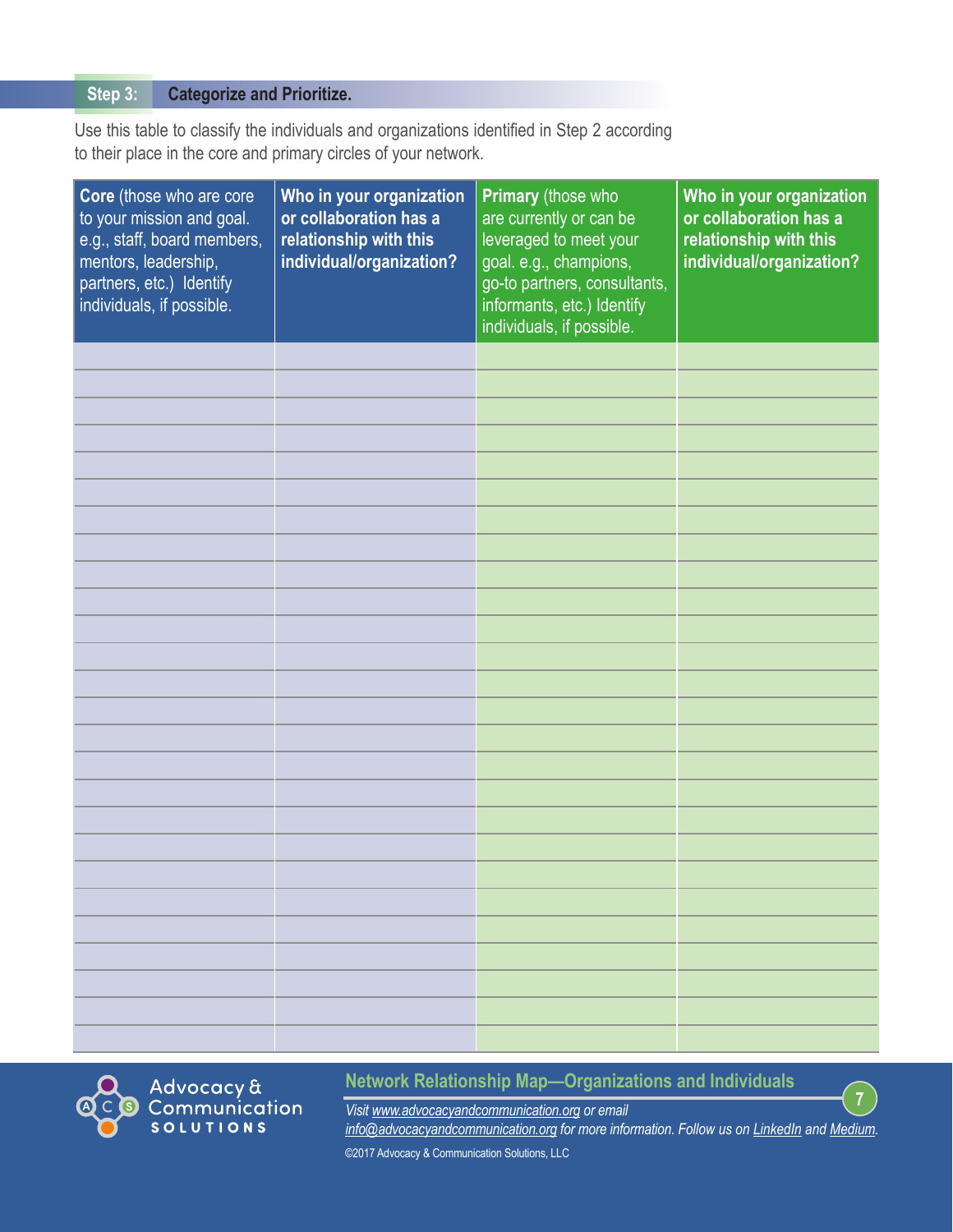#### **continued: Step 3**

Use this table to classify the individuals and organizations identified in Step 1 according to their place in the secondary and tertiary circles of your network.

| Secondary (e.g., potential<br>future partners, partial<br>alignment potential,<br>mutually supportive but not<br>intertwined, etc.) Identify<br>individuals, if possible. | Who in your organization<br>or collaboration has a<br>relationship with this<br>individual/organization? | Tertiary (those not directly<br>affected by your work, but<br>who may need outreach,<br>such as media, those who<br>may affect the outcome, or<br>individuals that are looked<br>to for information.) Identify<br>individuals, if possible. | Who in your organization<br>or collaboration has a<br>relationship with this<br>individual/organization? |
|---------------------------------------------------------------------------------------------------------------------------------------------------------------------------|----------------------------------------------------------------------------------------------------------|---------------------------------------------------------------------------------------------------------------------------------------------------------------------------------------------------------------------------------------------|----------------------------------------------------------------------------------------------------------|
|                                                                                                                                                                           |                                                                                                          |                                                                                                                                                                                                                                             |                                                                                                          |
|                                                                                                                                                                           |                                                                                                          |                                                                                                                                                                                                                                             |                                                                                                          |
|                                                                                                                                                                           |                                                                                                          |                                                                                                                                                                                                                                             |                                                                                                          |
|                                                                                                                                                                           |                                                                                                          |                                                                                                                                                                                                                                             |                                                                                                          |
|                                                                                                                                                                           |                                                                                                          |                                                                                                                                                                                                                                             |                                                                                                          |
|                                                                                                                                                                           |                                                                                                          |                                                                                                                                                                                                                                             |                                                                                                          |
|                                                                                                                                                                           |                                                                                                          |                                                                                                                                                                                                                                             |                                                                                                          |
|                                                                                                                                                                           |                                                                                                          |                                                                                                                                                                                                                                             |                                                                                                          |
|                                                                                                                                                                           |                                                                                                          |                                                                                                                                                                                                                                             |                                                                                                          |
|                                                                                                                                                                           |                                                                                                          |                                                                                                                                                                                                                                             |                                                                                                          |
|                                                                                                                                                                           |                                                                                                          |                                                                                                                                                                                                                                             |                                                                                                          |
|                                                                                                                                                                           |                                                                                                          |                                                                                                                                                                                                                                             |                                                                                                          |
|                                                                                                                                                                           |                                                                                                          |                                                                                                                                                                                                                                             |                                                                                                          |
|                                                                                                                                                                           |                                                                                                          |                                                                                                                                                                                                                                             |                                                                                                          |
|                                                                                                                                                                           |                                                                                                          |                                                                                                                                                                                                                                             |                                                                                                          |
|                                                                                                                                                                           |                                                                                                          |                                                                                                                                                                                                                                             |                                                                                                          |
|                                                                                                                                                                           |                                                                                                          |                                                                                                                                                                                                                                             |                                                                                                          |
|                                                                                                                                                                           |                                                                                                          |                                                                                                                                                                                                                                             |                                                                                                          |
|                                                                                                                                                                           |                                                                                                          |                                                                                                                                                                                                                                             |                                                                                                          |
|                                                                                                                                                                           |                                                                                                          |                                                                                                                                                                                                                                             |                                                                                                          |
|                                                                                                                                                                           |                                                                                                          |                                                                                                                                                                                                                                             |                                                                                                          |
|                                                                                                                                                                           |                                                                                                          |                                                                                                                                                                                                                                             |                                                                                                          |
|                                                                                                                                                                           |                                                                                                          |                                                                                                                                                                                                                                             |                                                                                                          |
|                                                                                                                                                                           |                                                                                                          |                                                                                                                                                                                                                                             |                                                                                                          |
|                                                                                                                                                                           |                                                                                                          |                                                                                                                                                                                                                                             |                                                                                                          |
|                                                                                                                                                                           |                                                                                                          |                                                                                                                                                                                                                                             |                                                                                                          |



# **Network Relationship Map—Organizations and Individuals**